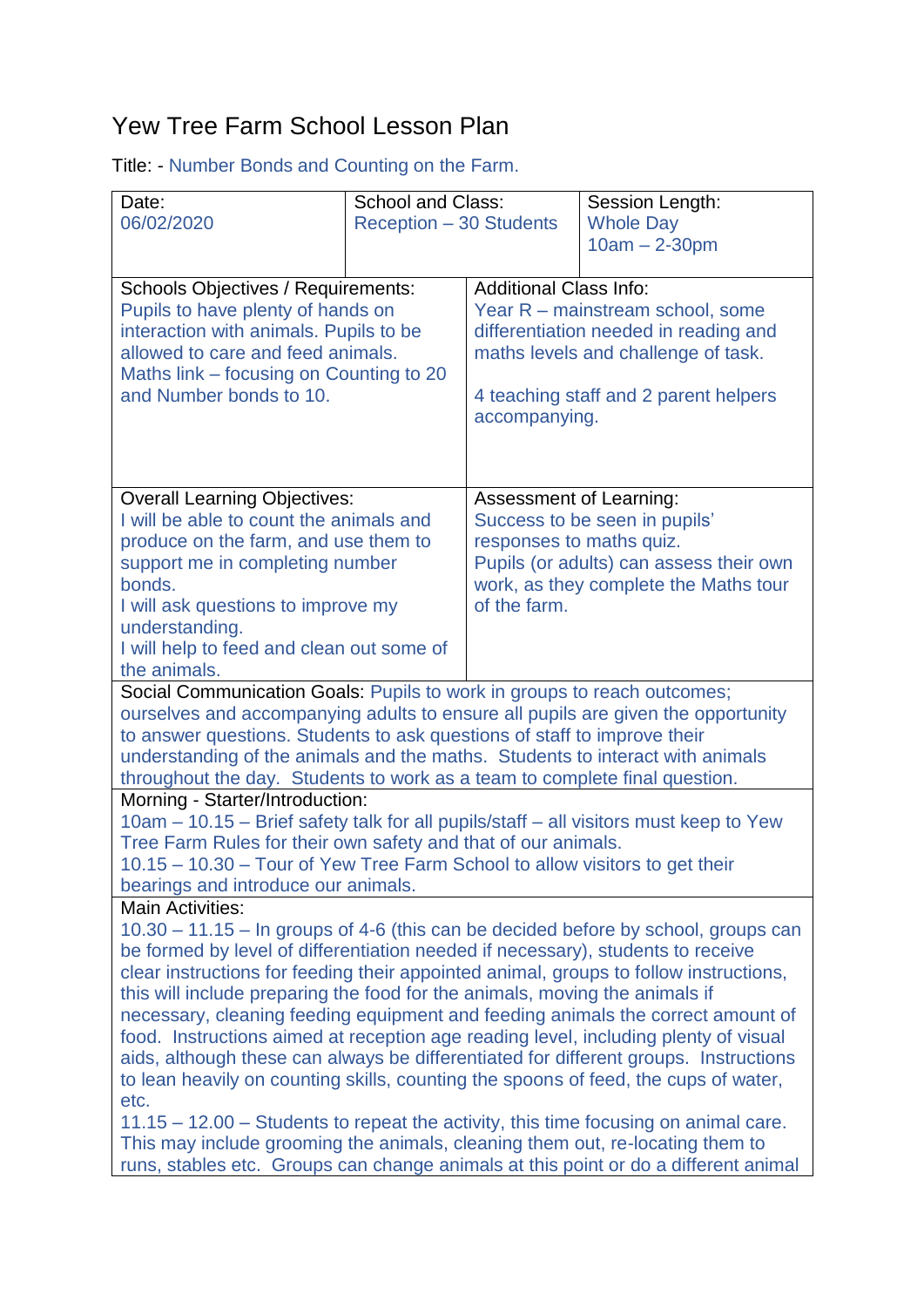depending on school preferences – can be nice for each group to experience a small and a larger animal at this point.

Extension – Can your group count all the animals on our farm? – watch out for the chickens – they like to hide! Keep your answer secret until this afternoon! Plenary:

12. – 12.20 –Tidy up time - students to return all equipment used to the correct location and ensure all animals are returned to enclosures.

12.20 – 1pm Lunch in Yew Tree Copse or Barn – weather depending! Students must wash hands before eating.

Students permitted to play games in copse and view animals during lunch.

Morning - Starter/Introduction:

1pm – 1.10pm – Brief explanation of task ahead.

Main Activities:

1.10 – 2.15pm – In groups of 4 - 6 with an adult accompanying each group. Students to complete a 'Counting Tour' of Yew Tree Farm. At each of the following stations – Sheep and Goats – Pigs – Chickens – Small Animals – Allotment – Kitchen - a Maths quiz (based on what the children see and touch in that area) can be found. Students to spend 10 minutes in each area, using the animal or produce in front of them to complete the questions. This may involve counting the chickens' eggs, adding our sheep and goats together, working out how many legs are in the rabbit run and much more. This will also allow groups time to mark their responses and experience each area of Yew Tree Farm School. Plenary:

2.15pm – 2.30pm – Final Challenge – How many animals at Yew Tree Farm School? Group nearest to the correct answer wins a small prize – did you find all those cheeky chickens?

| Differentiation:            | Resources:                 | Support needed from         |
|-----------------------------|----------------------------|-----------------------------|
| AM - Groups to be           | Differentiated animal feed | <b>School Staff:</b>        |
| advised by school staff -   | and care instructions if   | School staff to ensure that |
| differentiated instructions | needed.                    | pupils keep to the farm     |
| can then be provided.       | Clipboards and pens.       | rules and guidelines as     |
| Differentiation can also be | Maths quizzes with         | stated in morning talk.     |
| through support, outcome    | answers.                   | Staff to accompany          |
| and animal.                 | All necessary equipment    | groups on maths tour in     |
| <b>PM</b> – Differentiation | needed for feeding and     | the afternoon.              |
| through support and         | caring for animals.        |                             |
| outcome, and quiz if        |                            |                             |
| necessary.                  |                            |                             |
|                             |                            |                             |

Learning/Ideas and Activities to take back to school: Students can take their responses to the maths tour and their experience of feeding and cleaning out the animals back to school for discussion for further work. We are happy for the school to take photos of the animals and produce, so answers to the maths quiz can be revisited once you are back at school. Students could make their own maths tours based on what they saw at Yew Tree Farm School, or develop the idea for a maths tour of their classroom. Please send